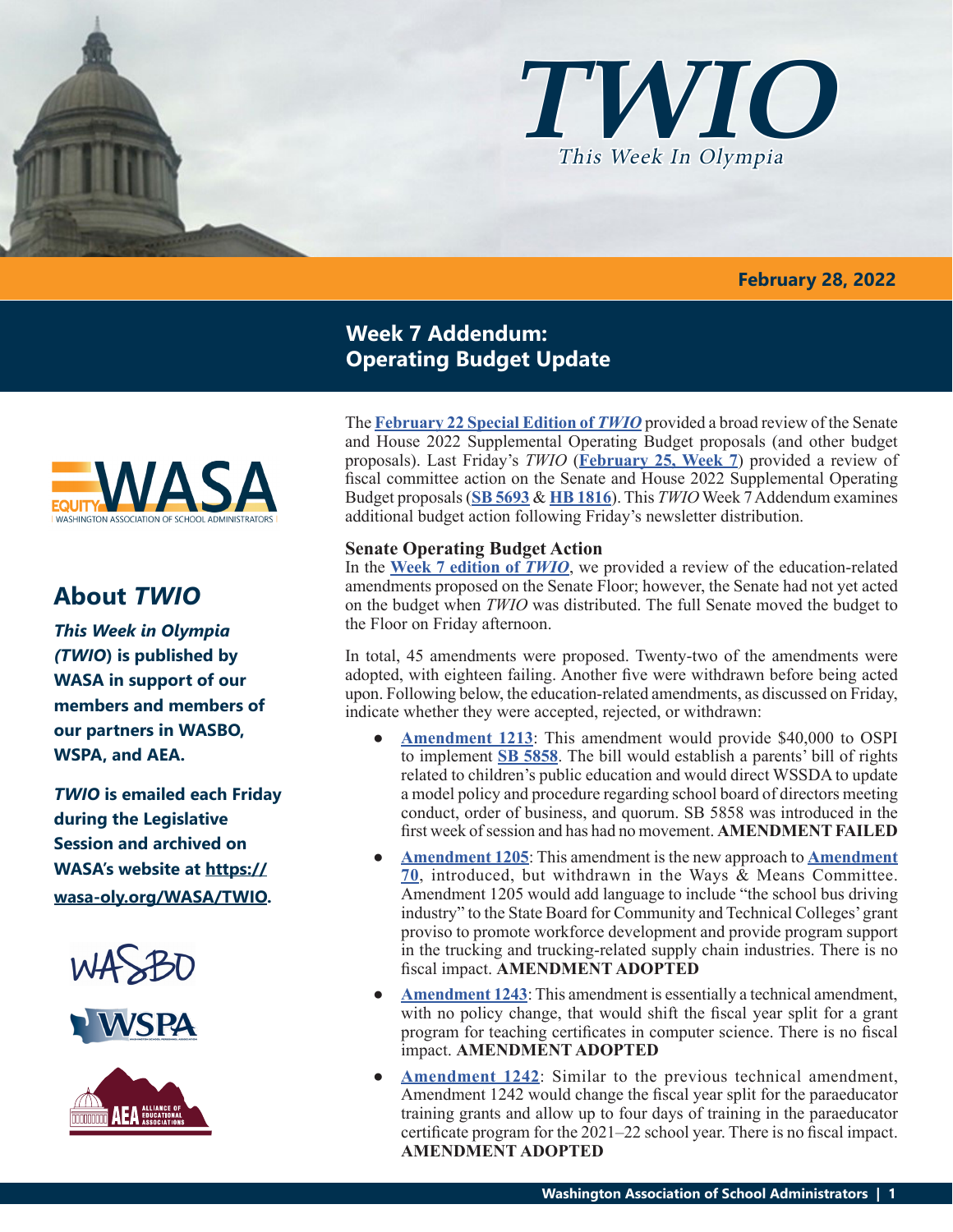*This Week in Olympia:* **Week 7 Addendum: Operating Budget Update** *Continued*





*The Podcast will be available on a regular basis on the*  **WASA website***, or* **subscribe to the Report** *via multiple podcast apps.*

- **● [Amendment 1245](https://lawfilesext.leg.wa.gov/biennium/2021-22/Pdf/Amendments/Senate/5693-S AMS WELL S4960.1.pdf)**: This amendment would provide \$1.96 million to support 1.0 FTE at each ESD to provide regional computer science coordination and professional development support. **AMENDMENT WITHDRAWN**
- **[Amendment 1244](https://lawfilesext.leg.wa.gov/biennium/2021-22/Pdf/Amendments/Senate/5693-S AMS WELL S4961.1.pdf)**: This amendment would provide one-time funding (\$100,000) to FIRST Washington to study options and a possible location and/or facility to hold statewide STEM robotics competitions. **AMENDMENT WITHDRAWN**

After all the amendments were dealt with, the newly amended SB 5693 was adopted by the full Senate, 29 to 19. All Democratic members supported the budget and nineteen Republicans voted "No" (one Republican member was absent). The bill was immediately transmitted to the House for its action.

### **House Operating Budget Action**

On Saturday, the House convened for a Floor Session as scheduled—and took action on the budget, as expected. When the House convened, however, the budget that was brought to the Floor was the Senate-adopted budget, SB 5693, not the House's proposed budget, HB 1816. As we discussed previously, this was not a surprise. With the 2022 Session set to adjourn in less than two weeks, the House's adoption of its version of the budget on top of the Senate bill (via a **[Striking Amendment](https://lawfilesext.leg.wa.gov/biennium/2021-22/Pdf/Amendments/House/5693-S.E AMH ORMS H2871.1.pdf)**) will streamline the negotiations process and eliminate a step or two as the budget moves towards a final, compromise budget.

Just to note that this strategy is not unusual, in addition to this happening in previous years, there was similar action on the 2022 Supplemental Transportation Budget in the House just prior to the action on the 2022 Supplemental Operating Budget. Although the House Transportation proposal (**[HB 1786](https://app.leg.wa.gov/billsummary?BillNumber=1786&Chamber=House&Year=2021)**) had progressed to the House Rules Committee and was awaiting adoption by the full House, they instead acted on the Senate proposal (**[SB 5689](https://app.leg.wa.gov/billsummary?BillNumber=5689&Chamber=Senate&Year=2021)**), which had passed the full Senate on Friday night with a vote of 41-8. Again, the House overlayed its language on top of the Senate bill, via a **[Striking Amendment](https://lawfilesext.leg.wa.gov/biennium/2021-22/Pdf/Amendments/House/5689-S.E AMH FEYJ H2872.2.pdf)**, along with additional Floor Amendments. SB 5689 passed the full House 91-3 and was sent back to the Senate for final negotiations.

Prior to the House's final adoption of SB 5693—with the House's proposal in place—additional amendments were introduced on the Floor. A total of 34 amendments were acted upon (in addition to the Striking Amendment). Following debate and voting, sixteen amendments were adopted and eleven were defeated. Five amendments were withdrawn, along with two amendments that were rejected after being ruled "out of scope." Amendments that impact K–12 education follow below, along with the action on the amendment:

**[Amendment 1160](https://lawfilesext.leg.wa.gov/biennium/2021-22/Pdf/Amendments/House/5693-S.E AMH BARK JOND 317.pdf)** and **[Amendment 1174](https://lawfilesext.leg.wa.gov/biennium/2021-22/Pdf/Amendments/House/5693-S.E AMH BARK JOND 321.pdf)**: Although these amendments were not specifically education-related, there would be potential indirect impacts. The bi-cameral Transportation Revenue and Spending Package (**[SB 5974](http://leap.leg.wa.gov/leap/budget/detail/2022/st2022Supp.asp)**/**[HB 2119](http://leap.leg.wa.gov/leap/budget/detail/2022/ht2022Supp.asp)**—concerning resources; and **[SB 5975](http://leap.leg.wa.gov/leap/budget/detail/2022/st2022Supp.asp)**/**[HB 2118](http://leap.leg.wa.gov/leap/budget/detail/2022/ht2022Supp.asp)** concerning appropriations) include a \$2.0 billion transfer from the state's General Fund to the help fund new transportation projects. This does not immediately impact education; however, this sets a very troubling precedent by shifting General Fund revenues to transportation (budget proposals also include General Fund transfers to capital projects in the Capital Budget). Bottom line: every dollar that is taken out of the General Fund is one more dollar that we cannot access, further enhancing the already fierce competition of resources.

**[Amendment 1160](https://lawfilesext.leg.wa.gov/biennium/2021-22/Pdf/Amendments/House/5693-S.E AMH BARK JOND 317.pdf)** would have eliminated the \$2.0 billion transfer to the Transportation Budget and, instead, shifted the funding to the Motor Vehicle Fund within the General Fund. **AMENDMENT FAILED**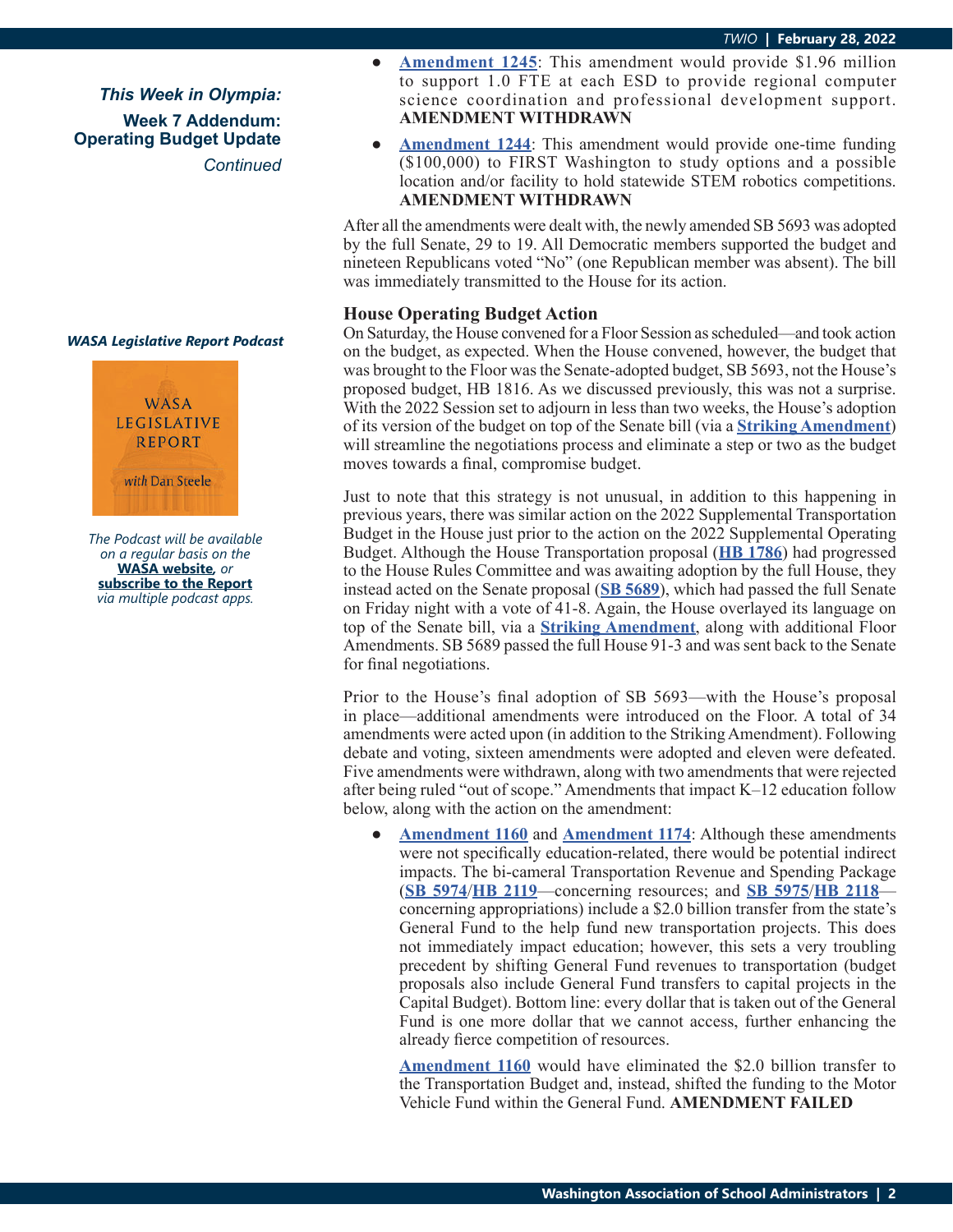*This Week in Olympia:* **Week 7 Addendum: Operating Budget Update** *Continued*

**[Amendment 1174](https://lawfilesext.leg.wa.gov/biennium/2021-22/Pdf/Amendments/House/5693-S.E AMH BARK JOND 321.pdf)** would have eliminated the \$2.0 billion shift to the Transportation Budget, but would have replaced the funding with a \$625.0 million appropriation from the Motor Vehicle Fund along with an intent to continue this appropriation in the future, adjusted by inflation. **AMENDMENT WITHDRAWN**

- **[Amendment 1211](https://lawfilesext.leg.wa.gov/biennium/2021-22/Pdf/Amendments/House/5693-S.E AMH KRET VANJ 097.pdf)**: This amendment would provide \$48.0 million to the State Broadband Office to implement a program to provide eligible households with assistance to defray the cost of broadband services. Additionally, \$2.0 million is appropriated to the State Broadband Office to implement a program to expand internet access for eligible households by offsetting the costs of purchasing and installing equipment to access a low-orbit satellite broadband network. While not a specific impact to K–12 education, expanding affordable access to broadband service will positively impact students. **AMENDMENT ADOPTED**
- **<u>[Amendment 1178](https://lawfilesext.leg.wa.gov/biennium/2021-22/Pdf/Amendments/House/5693-S.E AMH MOSB CLAJ 220.pdf)</u>:** This amendment would provide funding (\$80,000) for OSPI to: research best practices for responding to sexual assault survivors in schools; conduct listening sessions across the state; update model protocols; develop a plan for training for school administrators and counselors; and review current legal reporting requirements concerning suspected sexual assault. OSPI is required to submit a report to the Legislature by December 1, 2022. **AMENDMENT ADOPTED**
- **[Amendment 1190](https://lawfilesext.leg.wa.gov/biennium/2021-22/Pdf/Amendments/House/5693-S.E AMH RUDE MACK 251.pdf):** This amendment would have provided an enrichment grant under Local Effort Assistance of \$1,550 per pupil, increased for inflation, to public charter schools. Necessary funding (\$6.5 million) would have been provided from the Opportunity Pathways Account, rather than the General Fund. **AMENDMENT WITHDRAWN**
- **<u>[Amendment 1163](https://lawfilesext.leg.wa.gov/biennium/2021-22/Pdf/Amendments/House/5693-S.E AMH SANT CLAJ 218.pdf)</u>:** This amendment provides funding (\$15,000) for the State Board of Education to implement **[HB 1162](https://app.leg.wa.gov/billsummary?BillNumber=1162&Initiative=false&Year=2021)**. The bill establishes an additional graduation pathway option that enables students to meet graduation pathway requirements by completing a performance exhibition meeting specified criteria. HB 1162 died, failing to pass out of the Senate Early Learning  $& K-12$  Education Committee by the opposite house policy committee cut-off. Through this amendment, HB 1162 has been revived as a bill "Necessary to Implement the Budget." There is a difference of opinion about this bill between the House and Senate, so it is unclear if this bill will survive or not; the amendment includes a "null and void" clause, so the bill must be adopted to maintain the funding proposed. **AMENDMENT ADOPTED**
- **[Amendment 1171](https://lawfilesext.leg.wa.gov/biennium/2021-22/Pdf/Amendments/House/5693-S.E AMH STEE CLAJ 222.pdf):** This amendment would have provided a \$1,587 stipend to all classroom teachers who annually post online their syllabi and instructional materials selected and used for each quarter or semester of instruction. (This is based on **[HB 2056](https://app.leg.wa.gov/billsummary?BillNumber=2056&Initiative=false&Year=2021)**, which died in the House Education Committee. The bill would have required school districts to post teachers' syllabi and instructional materials. This amendment shifts the focus to individual teachers and provides an incentive to act.) To fund this program, funding in the budget to implement **[HB 1736](https://app.leg.wa.gov/billsummary?BillNumber=1736&Initiative=false&Year=2021)**, which funds a student loan program, would have been eliminated. **AMENDMENT FAILED**
- **[Amendment 1210](https://lawfilesext.leg.wa.gov/biennium/2021-22/Pdf/Amendments/House/5693-S.E AMH STOK FRAS 915.pdf)**: This amendment is an effort to broadly reduce the overall size of the budget (eliminating over \$1.6 billion in proposed expenditures). Among the proposed reductions is the complete elimination of enrollment stabilization funding. **AMENDMENT FAILED**
- [Amendment 1192](https://lawfilesext.leg.wa.gov/biennium/2021-22/Pdf/Amendments/House/5693-S.E AMH STON MACK 253.pdf): An **[amendment](https://app.leg.wa.gov/committeeschedules/Home/Document/244886#toolbar=0&navpanes=0)** adopted by the House Appropriations Committee provided \$7.0 million to support: small districts, with less than 800 students, located in urban and suburban areas; public charter schools; and state-tribal compact schools. Amendment 1192 was an effort to revise this proposal by including ALL small school districts under 800 students (not just "in urban and suburban areas") and limiting the funding to districts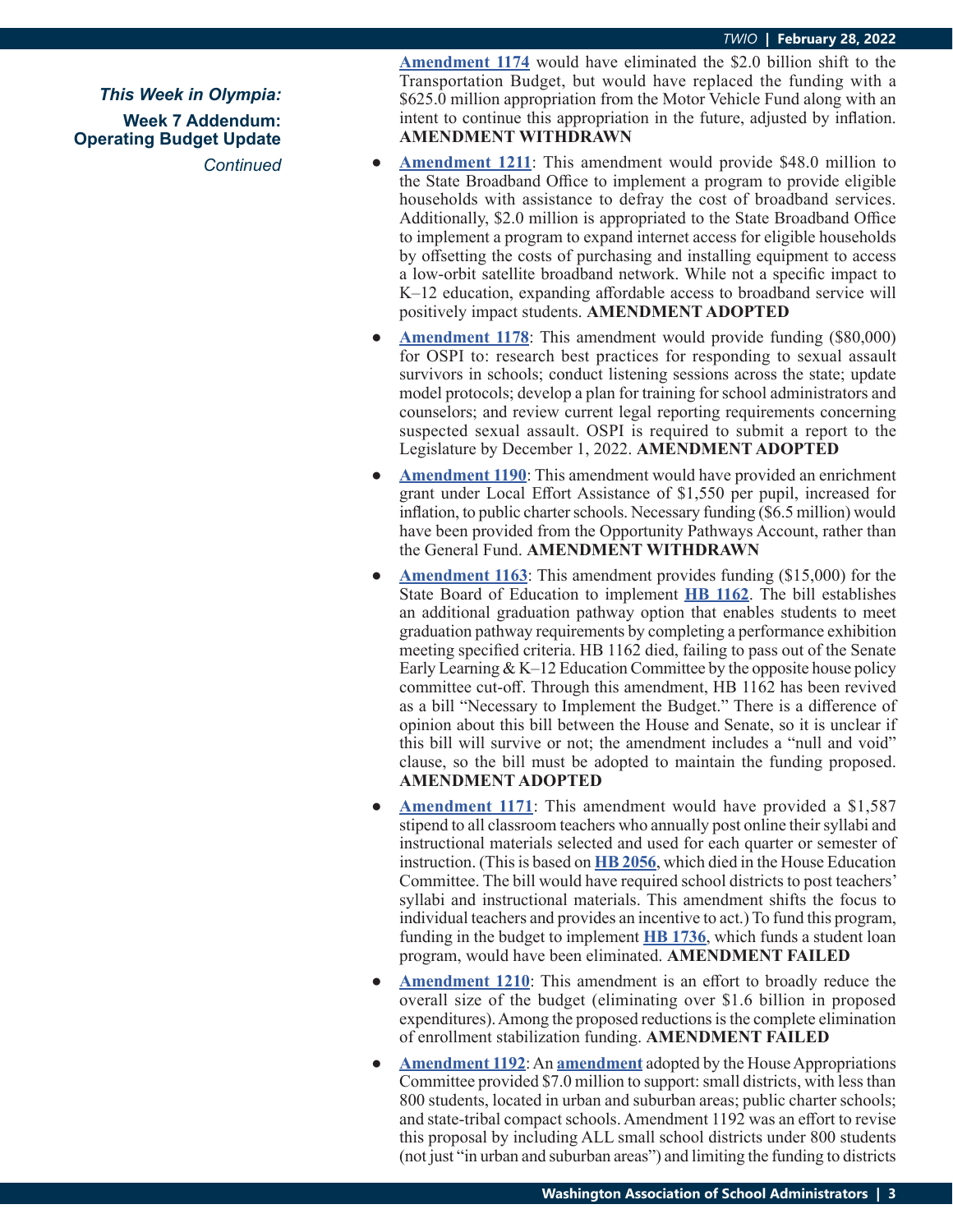*This Week in Olympia:* **Week 7 Addendum: Operating Budget Update** *Continued* that received less general fund revenues per pupil than the statewide general fund revenues per pupil in the 2020–21 school year. It appeared there was support to clarify the earlier amendment's language and also extend the funding to small districts in rural areas; however, there was a backlash regarding the further provision of additional funding for charter schools. **AMENDMENT WITHDRAWN**

**● [Amendment 1165](https://lawfilesext.leg.wa.gov/biennium/2021-22/Pdf/Amendments/House/5693-S.E AMH WALJ WAYV 358.pdf)**: Similar to an **[amendment](https://app.leg.wa.gov/committeeschedules/Home/Document/244874#toolbar=0&navpanes=0)** that was defeated in the House Appropriations Committee, this amendment eliminates language in the budget stating it is the intent of the Legislature to transfer management of the Naselle Youth Camp School to the Department of Natural Resources (DNR) to develop into an outdoor school after its closure. Additionally, it eliminates language requiring the Department of Children, Youth, and Families—Juvenile Rehabilitation to assist DNR and OSPI on the use of the Naselle Youth Camp School for an outdoor school. **AMENDMENT ADOPTED**

After final debate on the budget, the full House adopted the House-amended SB 5693 with a vote of 56-37. All Democratic members supported the budget (with one excused); all Republican members voted "No" on the budget (with four members excused).

As budget-writers and legislative leadership head behind-closed-door to hammer out details for a final, compromise 2022 Supplemental Operating Budget, you still have an opportunity to impact the process—although the window is quickly closing.

There are multiple K–12 priorities you can address. In an effort to "speak with one voice" an easy option is to follow OSPI's lead. They have notified budget-writers of their **[preferred K–12 investments](https://wasa-oly.org/WASA/images/WASA/4.0%20Government%20Relations/4.4.1%20This%20Week%20In%20Olympia%20-%20TWIO/Download_Files/TWIO%202022/2022OSPIBudgetRecs.pdf)** and what methodology legislators should use in providing those investments. In large part, we concur with OSPI's thinking.

Two of the biggest concerns remain Enrollment Stabilization and Staff Allocations:

- **● Enrollment Stabilization**—The Senate's budget calculates Enrollment Stabilization by comparing a district's ACTUAL 2019–20 enrollment with a district's ACTUAL enrollment in 2021–22. After the difference is calculated, the Senate proposal divides the difference in half. Even when only providing stabilization for 50 percent of a district's enrollment loss, the vast majority of districts still receive much more support than with the House's proposal. Under the House budget, Enrollment Stabilization funding is calculated by determining the difference between a district's BUDGETED 2021–22 enrollment and a district's ACTUAL 2021–22 enrollment. Using this methodology, if a district was "too conservative" in budgeting, there is the potential the district would receive little—or no stabilization funding. See the **[OSPI spreadsheet](https://wasa-oly.org/WASA/images/WASA/4.0%20Government%20Relations/4.4.1%20This%20Week%20In%20Olympia%20-%20TWIO/Download_Files/TWIO%202022/Enrollment%20stabilization%20by%20SD%202-28-22.pdf)** comparing the estimated Senate and House enrollment stabilization funding by school district.
- **Staffing Allocations—Both budgets provide for enhanced staffing** allocations for Physical, Social, and Emotional support staff. The Senate provides enhanced allocations and funding in Fiscal Year 2023, while the House phases in those enhancements over three years. The Senate's quicker implementation would better equip our schools to address the immediate, physical, mental, and emotional health needs of our students. It should be noted, however, that some administrators are supporting the phase-in approach because if allocations are ramped up too quickly, it may prove difficult to fill all of the new positions. Regardless of your preferred approach (that is, immediate increases vs. phased-in increases), it is still important to remind legislators that it is vital they provide staffing enhancements as a part of the Prototypical School Funding Model.